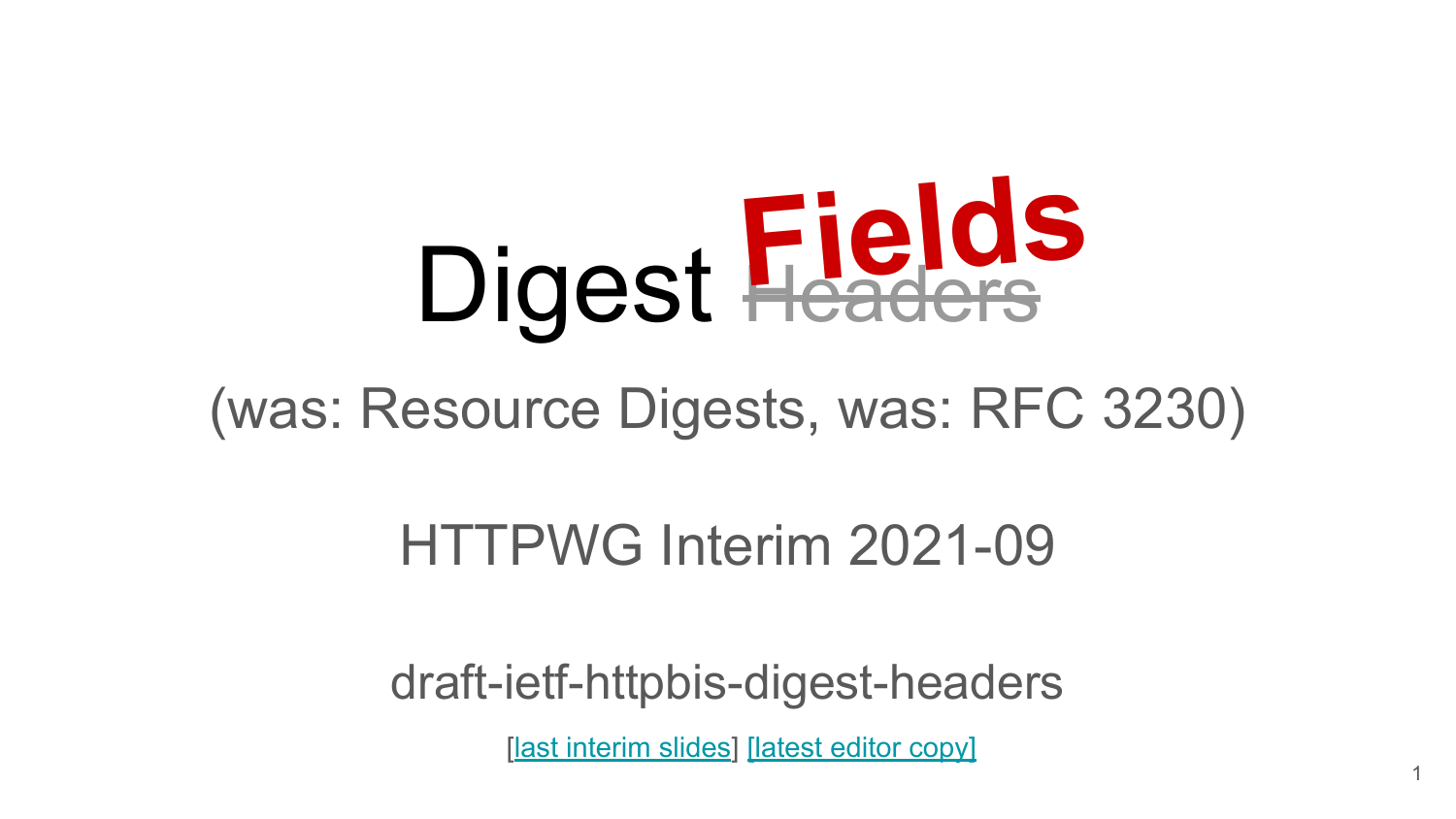### **Since June 2021 Interim**

Almost ready for Working Group Last Call.

Thanks for the reviews and feedback.

See

[https://tools.ietf.org/rfcdiff?url1=https://tools.ietf.org/id/draft-ietf-httpbis-digest-head](https://tools.ietf.org/rfcdiff?url1=https://tools.ietf.org/id/draft-ietf-httpbis-digest-headers-05.txt&url2=https://httpwg.org/http-extensions/draft-ietf-httpbis-digest-headers.txt) [ers-05.txt&url2=https://httpwg.org/http-extensions/draft-ietf-httpbis-digest-headers.](https://tools.ietf.org/rfcdiff?url1=https://tools.ietf.org/id/draft-ietf-httpbis-digest-headers-05.txt&url2=https://httpwg.org/http-extensions/draft-ietf-httpbis-digest-headers.txt) [txt](https://tools.ietf.org/rfcdiff?url1=https://tools.ietf.org/id/draft-ietf-httpbis-digest-headers-05.txt&url2=https://httpwg.org/http-extensions/draft-ietf-httpbis-digest-headers.txt)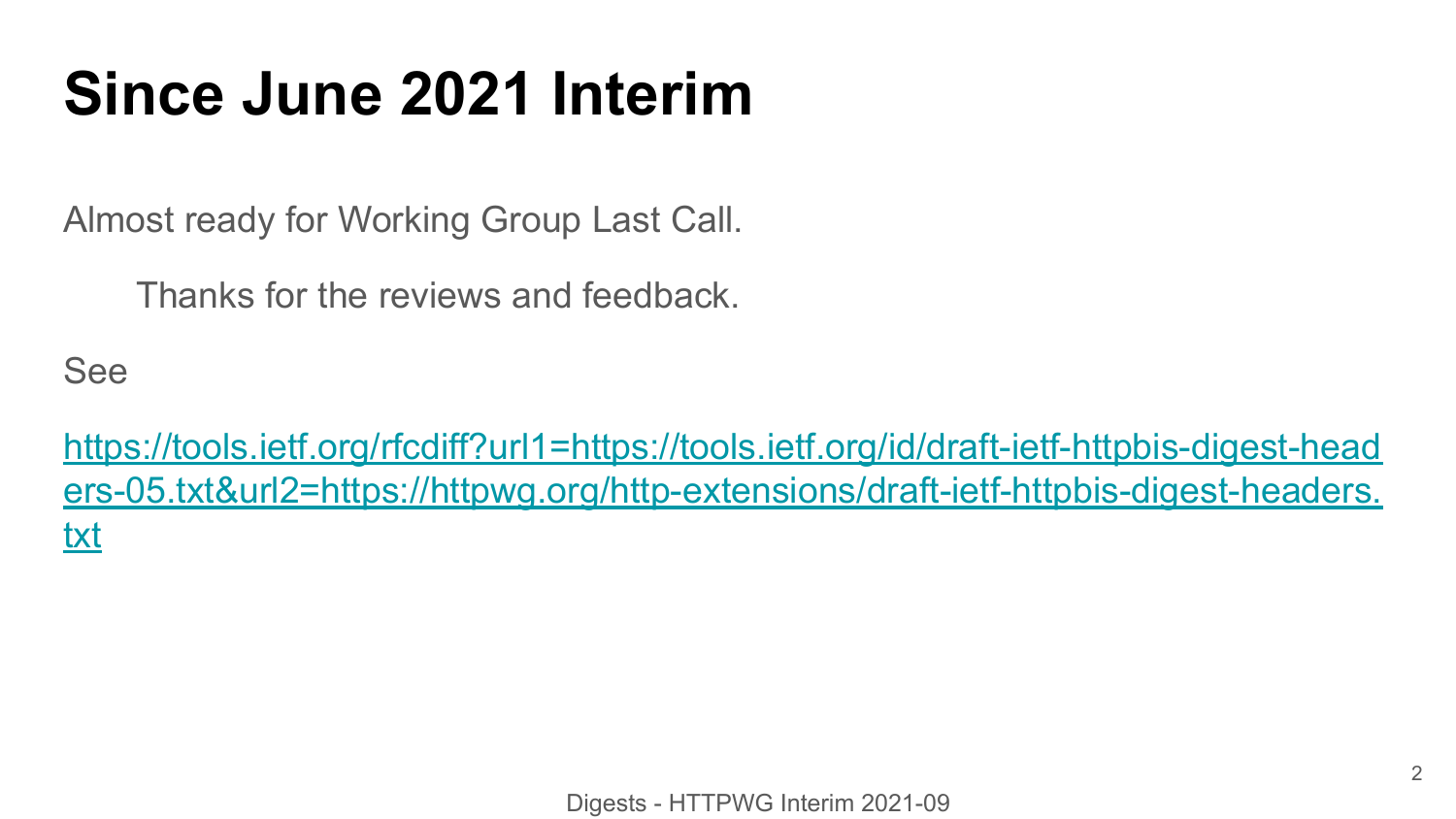# **Two different fields** ✅

Content-Digest: always computed on the message content in both requests and responses, like Content-MD5 see  $\#1543$  $\#1543$ 

Digest: computed on the complete representation data retaining consistency with RFC3230; can support future methods standardizing partial representations in requests; it is useful.

Both fields have a Want-\* twin.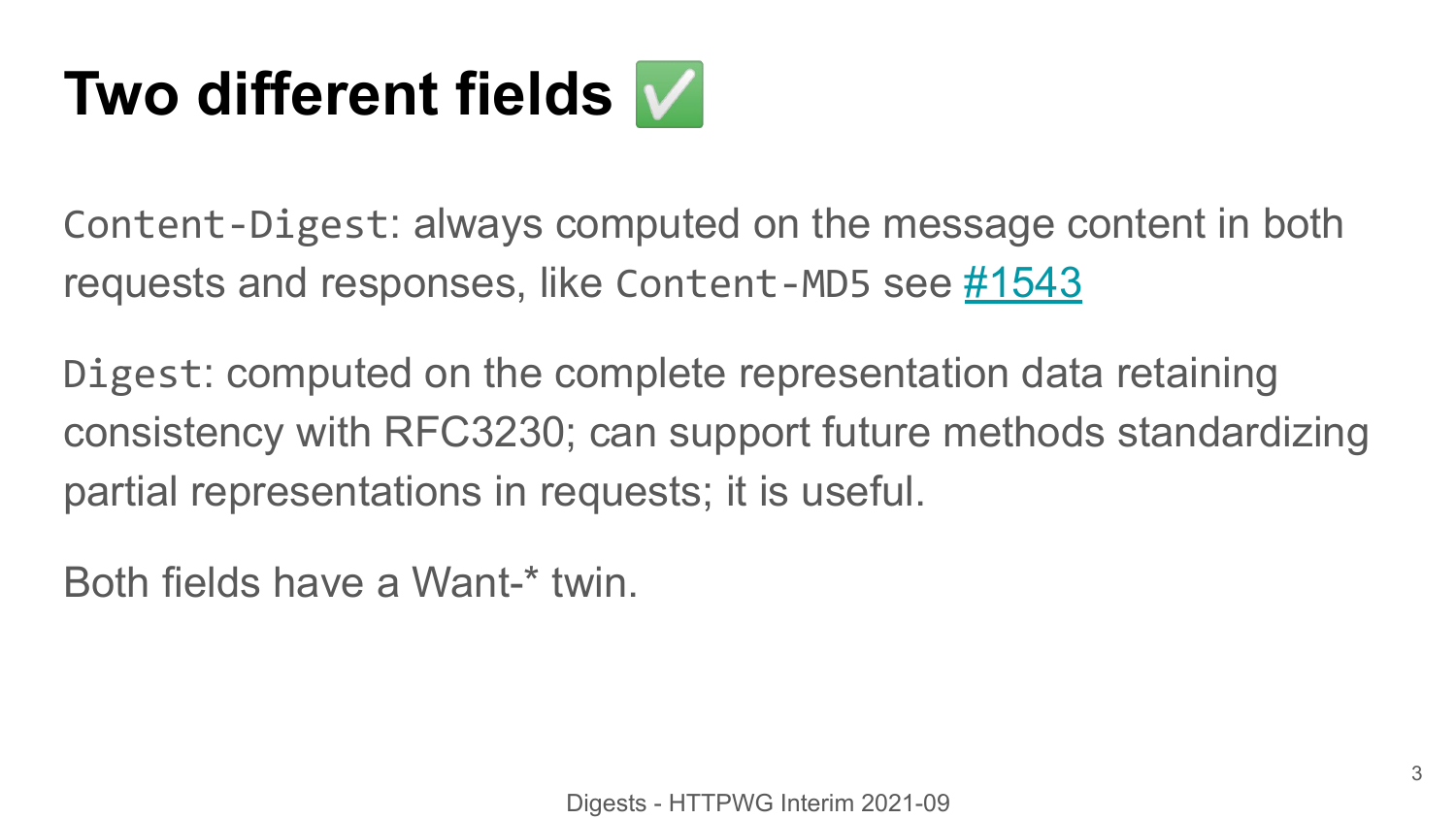## **Old algorithms (again)** [#1671](https://github.com/httpwg/http-extensions/issues/1377)

**Current** 

| <b>Algorithm</b>    | <b>Status</b>           | Q: don't forbid old algorithms to                                 |
|---------------------|-------------------------|-------------------------------------------------------------------|
| $sha-256$           | standard                | support weak consistency cases<br>(eg. checksum-only, insecure, ) |
| sha $-512$          | standard                |                                                                   |
| md <sub>5</sub>     | deprecated $\mathbb{Q}$ |                                                                   |
| sha                 | deprecated $\bigcirc$   | <b>Waiting for Mark's proposal</b>                                |
| unixsum             | deprecated $\bigcirc$   |                                                                   |
| unixcksum           | deprecated $\bigcirc$   |                                                                   |
| crc32c              | deprecated $\bigcirc$   |                                                                   |
| adler <sub>32</sub> | deprecated $\mathbb{Q}$ |                                                                   |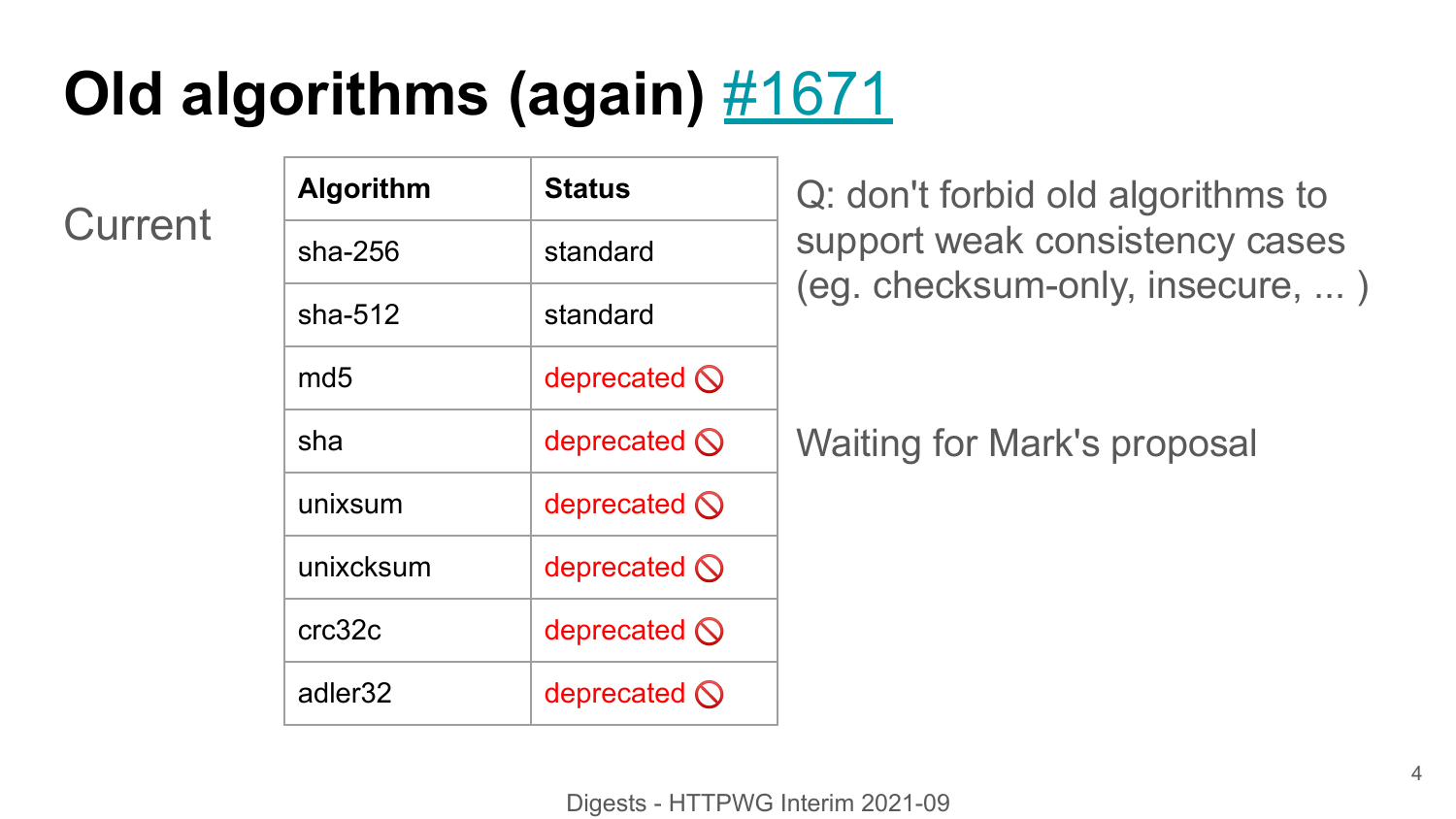### **id- algorithms: retain or strip?**

#### Do we want to retain id-sha-\* algorithms?

# Do we want to strip them to another I-D [#885](https://github.com/httpwg/http-extensions/issues/885) reserving the 'id-' prefix?

Digests - HTTPWG Interim 2021-09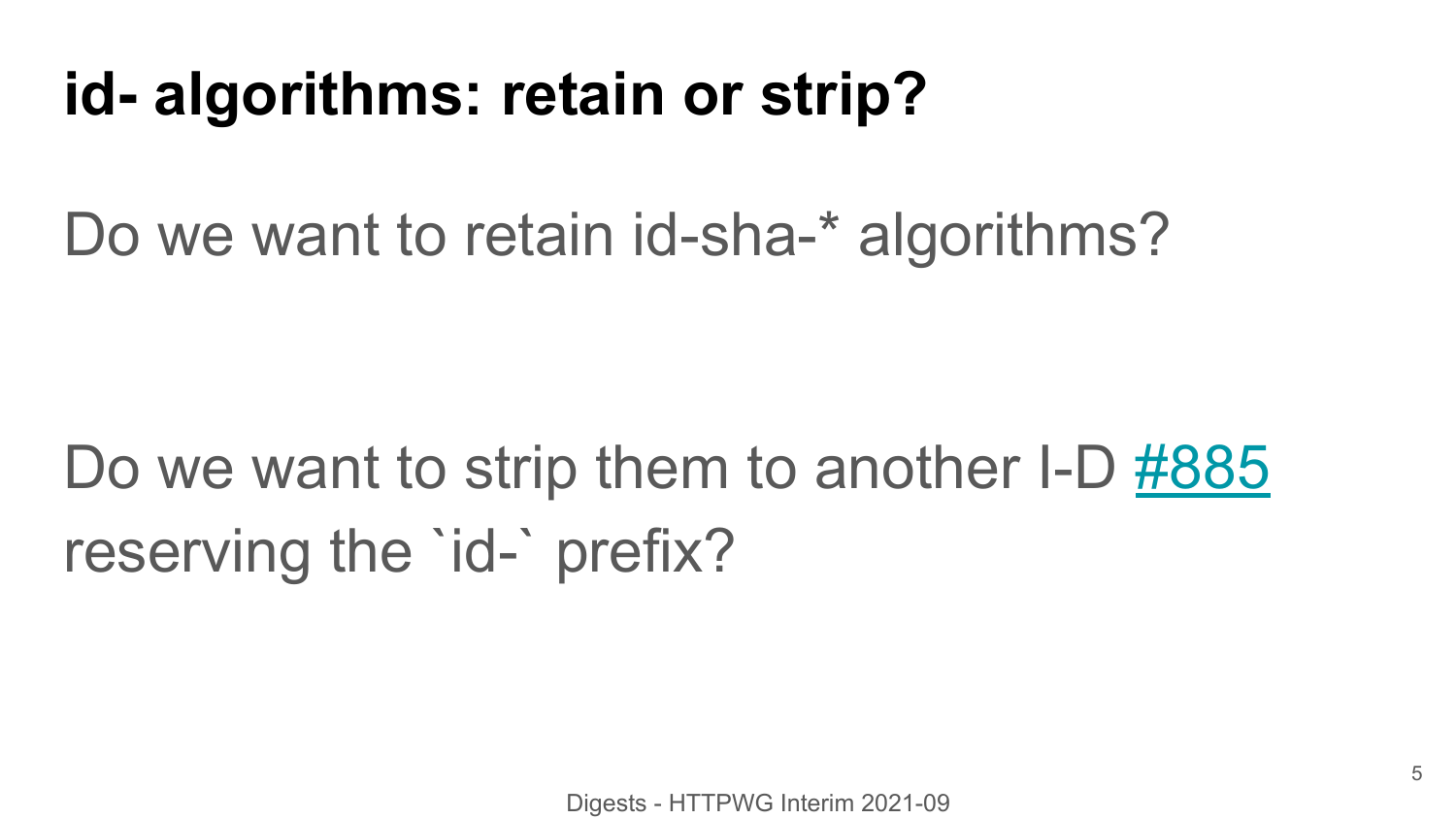### **Towards WGLC**

The editors wish to WGLC soon after this interim meeting

# Any choice on those open issues should not block the last call